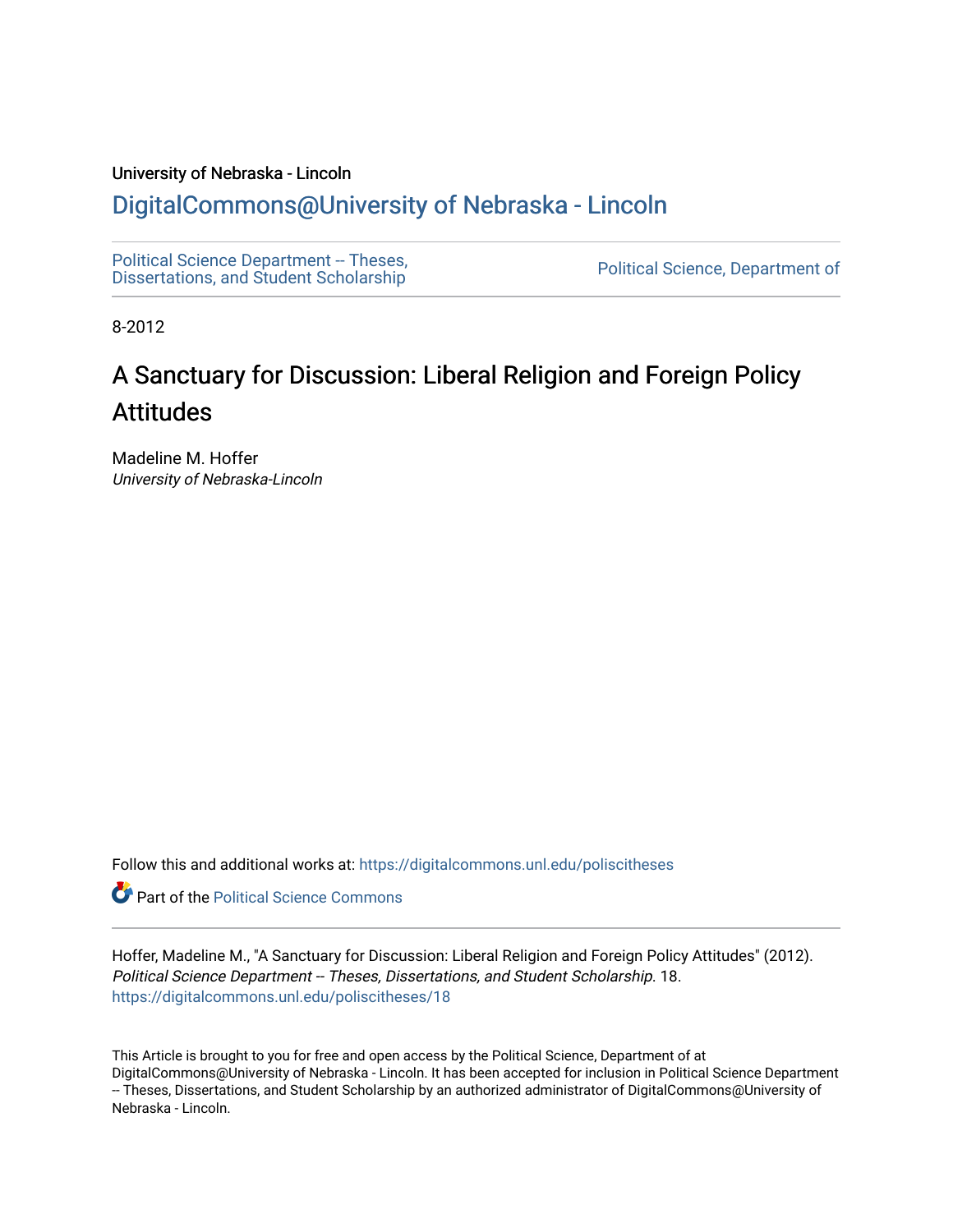A Sanctuary for Discussion: Liberal Religion and Foreign Policy Attitudes

By

Madeline M. Hoffer

### A THESIS

Presented to the Faculty of

The Graduate College at the University of Nebraska

In Partial Fulfillment of Requirements

For the Degree of Master of Arts

Major: Political Science

Under the Supervision of Professor Alice J. Kang

Lincoln, NE

August, 2012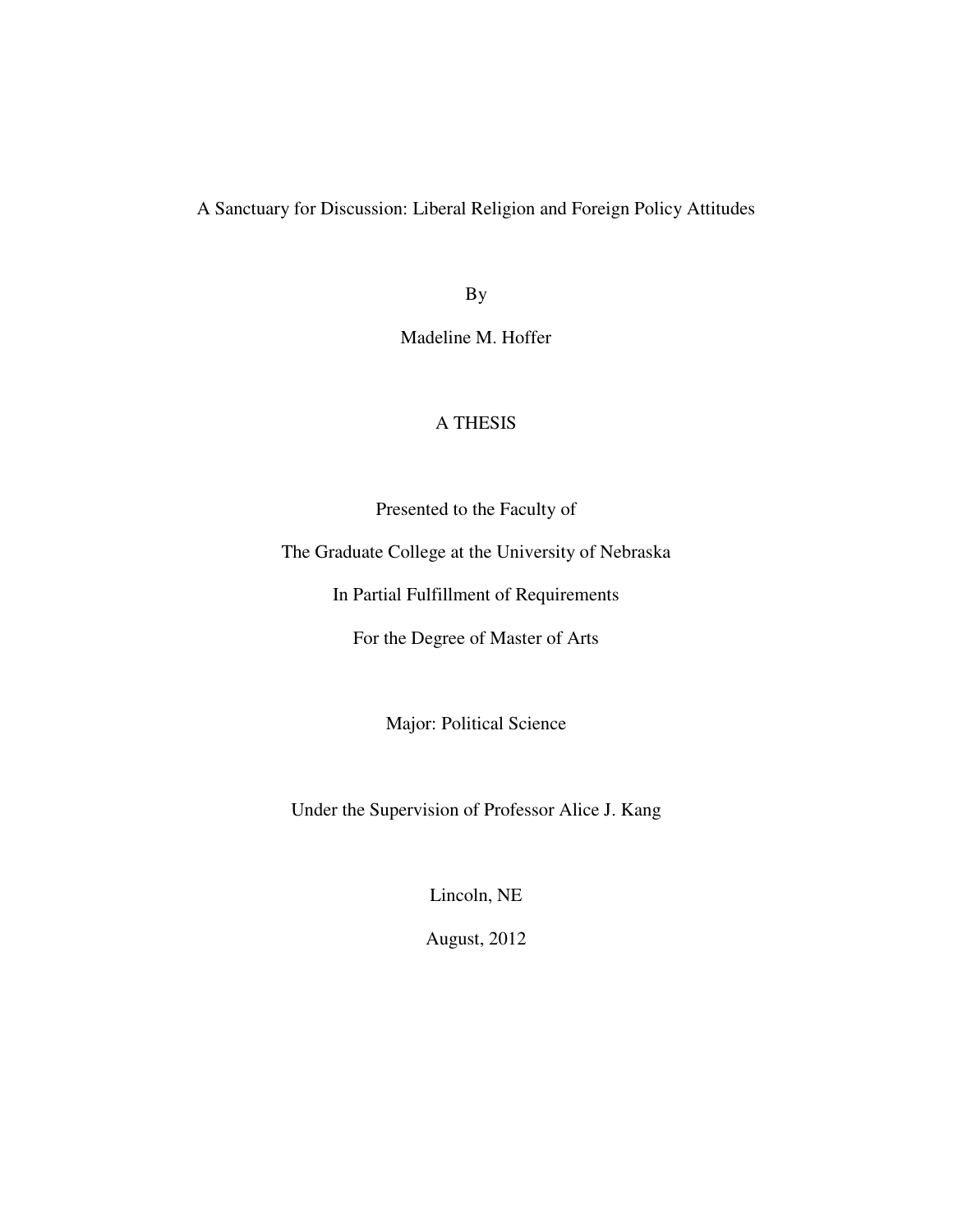## A Sanctuary for Discussion: Liberal Religion and Foreign Policy Attitudes Madeline M. Hoffer, M.A.

University of Nebraska, 2012

Adviser: Alice J. Kang

 Through a series of focus groups conducted in liberal churches, I find that people who attend liberal churches have matching liberal political views. I also find that these liberal congregations do not look to their ministers to dictate acceptable foreign policy views, but that ministers do sometimes discuss foreign policy with their congregations. Most importantly, I find that members of liberal churches have many opportunities to discuss foreign policy issues among themselves, and that members often gain information by participating in these discussions.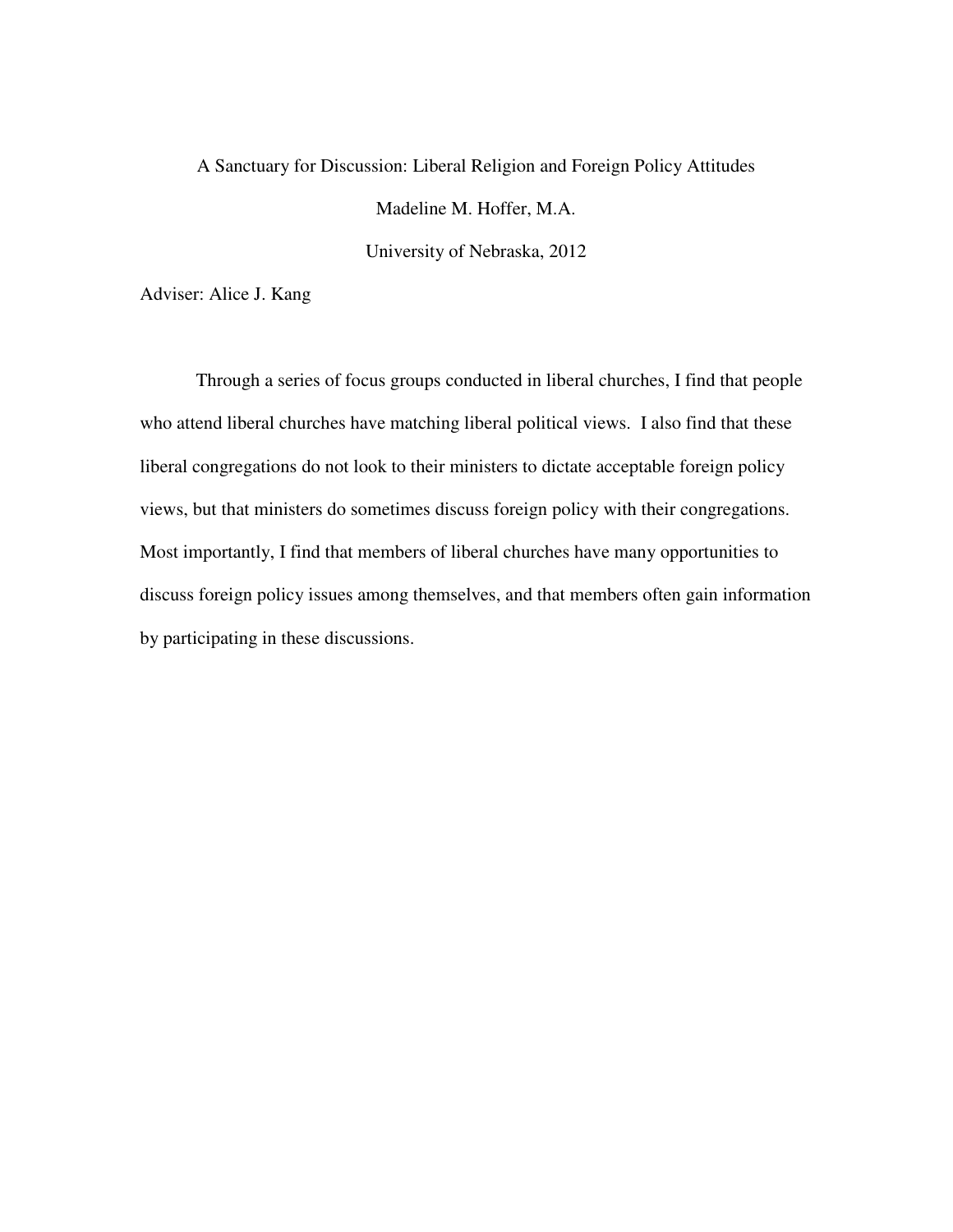#### **Introduction:**

Why do some people support government policies designed to help others, while some people do not? More specifically, why do some Americans support "altruistic" foreign policies, such as humanitarian military intervention, emergency food aid, or natural disaster assistance, while other Americans oppose these policies? One possible explanation is that religious beliefs influence people's attitudes about these policies. Political scientists have long recognized the relationship between religion and politics, especially with regard to domestic social issues. Opinions on "cultural politics" issues such as women's rights and sexuality are strongly related to religious beliefs (Leege and Welch, 1989), as are opinions on gay rights and same-sex marriage (Olson et al, 2006). Support for the death penalty is related to belief in Biblical literalism (Young, 1993) and membership in certain Christian denominations (Eisenberg et. al, 2001). In many cases, religious variables are the best available predictors for issue stances. More recently, scholars have begun exploring the relationships between religion and foreign policy, but it is still an under-researched area. Much of the existing research focuses on Evangelical Christians. Baumgartner, Francia, and Morris (2008) examined the opinions of evangelical Christians toward the Middle East. Wuthnow and Lewis (2008) compared the support for foreign policy altruism among different sub-groups of Christians in the United States, and found that people who attend churches where foreign policy is frequently discussed are more likely to favor anti-poverty and human rights initiatives. They did not find higher levels of support for such policies among Evangelical Christians, as they had hypothesized.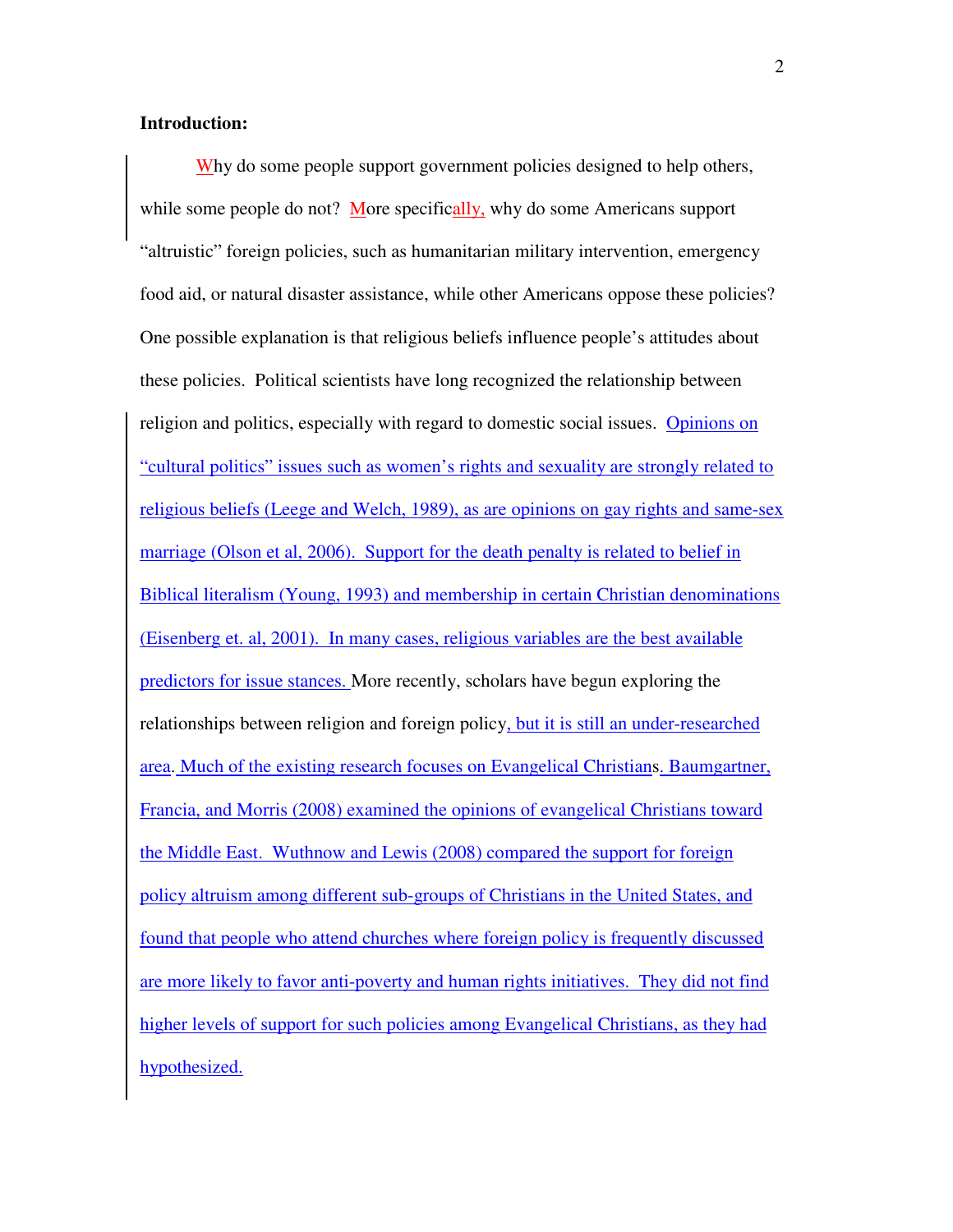This paper expands upon earlier research regarding how religious groups may transmit political opinions among members. I explore how religious views and foreign policy views are linked; whether individuals' political views and religious views match, and the mechanisms by which religious involvement affects foreign policy attitudes. By studying three liberal churches, I am able to make an important contribution to the study of religion and foreign policy because much of the existing literature focuses specifically on conservative Evangelical Christians, or the "religious right" and their relationship to the political process. Through this project, I am able to make some conclusions about the opinions of religious liberals, who have been studied less often and are less well understood. I find that individuals' political and religious views are consistent, and that liberal religious groups may serve as sources of information about foreign policy, but that liberal religious people do not look to clergy as "opinion leaders" to tell them what opinion to have on foreign policy issues.

#### **Theory:**

Literature from public opinion and political psychology suggests a few mechanisms through which religion might influence opinions towards altruistic foreign policy, and they are not necessarily mutually exclusive. Some scholars have hypothesized that religious and political beliefs (including views on foreign and domestic policy issues) may both be the result of one's underlying "moral foundations". These foundations are determined partially by genetic inheritance, and partially by environmental factors. However they come about, it is clear that some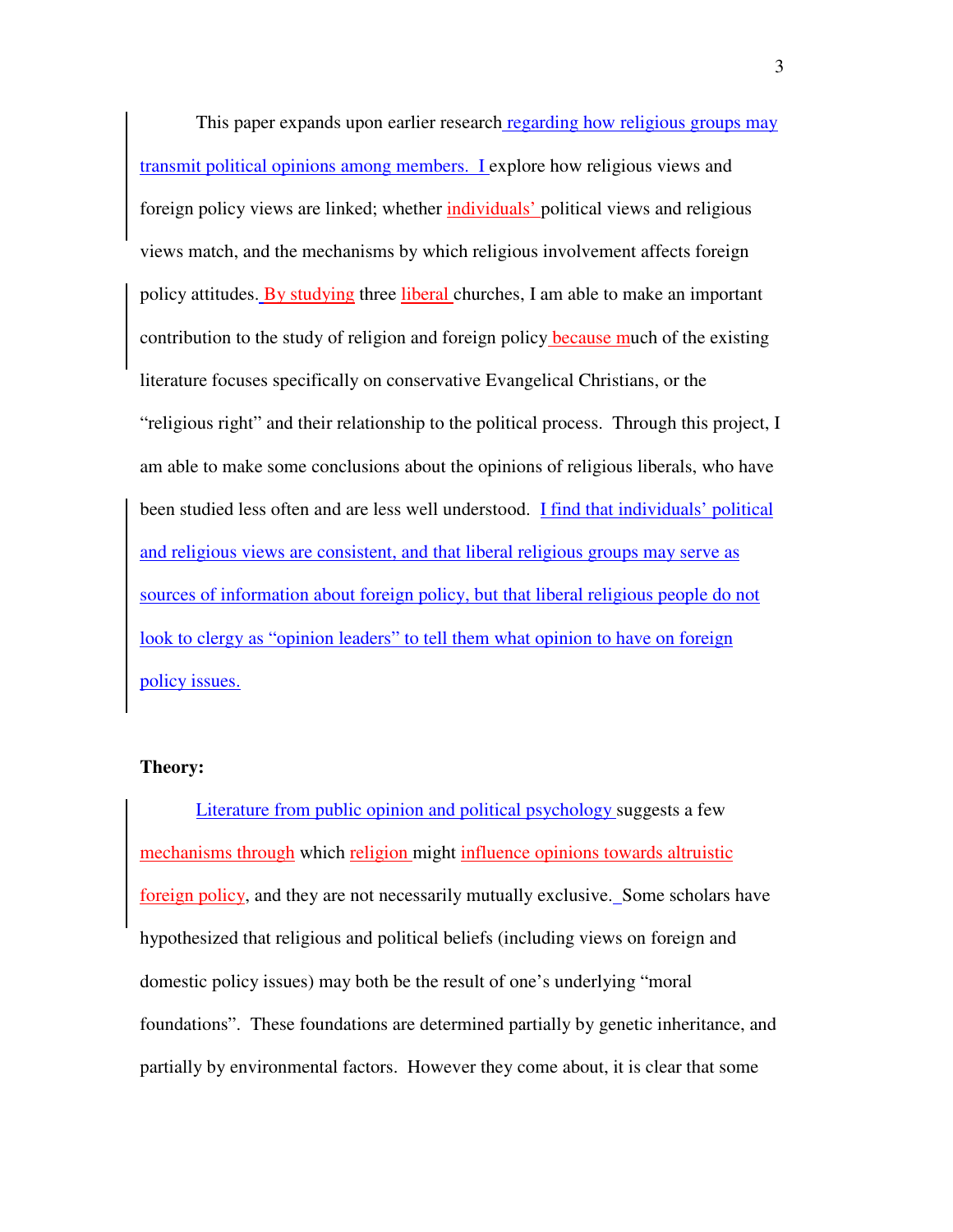people have absolutist views about morality that generally correlate with fundamentalist religious beliefs and conservative political views, while others have relativist or contextualist views on morality that correlate with non-fundamentalist religious beliefs and liberal political views. Individuals with absolutist moral foundations tend to believe that the best way to fulfill their religious obligation is to personally avoid sinning (Balzer, 2012; Haidt and Graham, 2007). Those with relativist moral foundations, on the other hand, believe that they should be primarily concerned with helping other people (Balzer, 2012; Haidt and Graham, 2007). If this is the mechanism by which religious and political beliefs are both formed, one could expect to see people with absolutist moral foundations participating in fundamentalist or traditional churches and not expressing much support for altruistic foreign policies. One could also expect to see those with relativist moral foundations participating in non-traditional, liberal churches or even avoiding organized religion, and expressing high degrees of support for altruistic foreign policies.

 The moral foundations hypothesis is supported by the work of Wuthnow and Lewis (2008) and Baumgartner, Francia, and Morris (2008), although they did not examine the concept of moral foundations directly. Both studies found that evangelical Christians were more likely than people of other faiths to be "hawkish", and favor policies designed to ensure U.S. military dominance. Baumgartner and his colleagues also found that evangelical Christians have a more negative opinion of Islam than the American public at large, and remain supportive of the Iraq war even as the rest of the public becomes increasingly less supportive. Attitudes of absolutism

4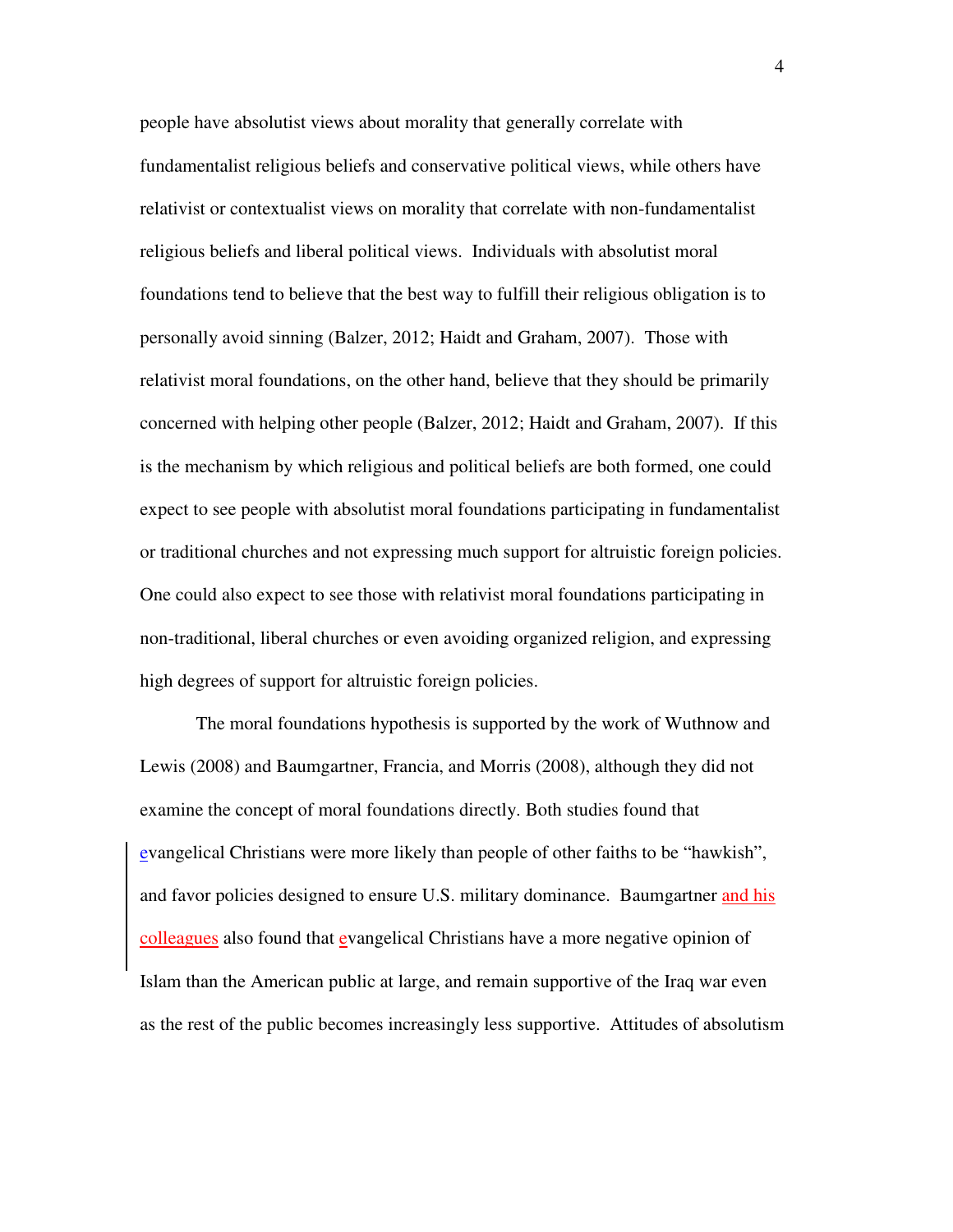may discourage support for altruistic foreign policies especially when the beneficiaries of those policies are of a different faith.

Diven and Constantelos (2009) find that Europeans tend to be more supportive of foreign aid than Americans because they are better informed about aid and more confident in government institutions. They show that Americans tend to overestimate the cost of aid and underestimate its effectiveness, while Europeans are less likely to have such misinformed beliefs. This suggests the possibility that if Americans received accurate information regarding the problems of people in other countries and the capability of the United States to help them, they could become more supportive of existing foreign aid programs.

Religious affiliation may also influence foreign policy opinions through opinion leaders. Opinion leaders are respected individuals who are able to successfully transmit their views to their communities. In his 2004 book on public opinion and American foreign policy, Holsti states that opinion leaders can be anyone in a position of authority, such as mayors, prominent businesspeople, or members of the clergy. Opinion leaders fill a key role in situations where the public has incomplete knowledge about a subject; the public essentially adopts the position of the opinion leader in place of costly information gathering and processing. Since many Americans are uninformed about foreign affairs, we would expect to see opinion leaders having an influence on foreign policy views. I hypothesize that, among religious populations, clergy play an especially important role in shaping foreign policy opinion.

5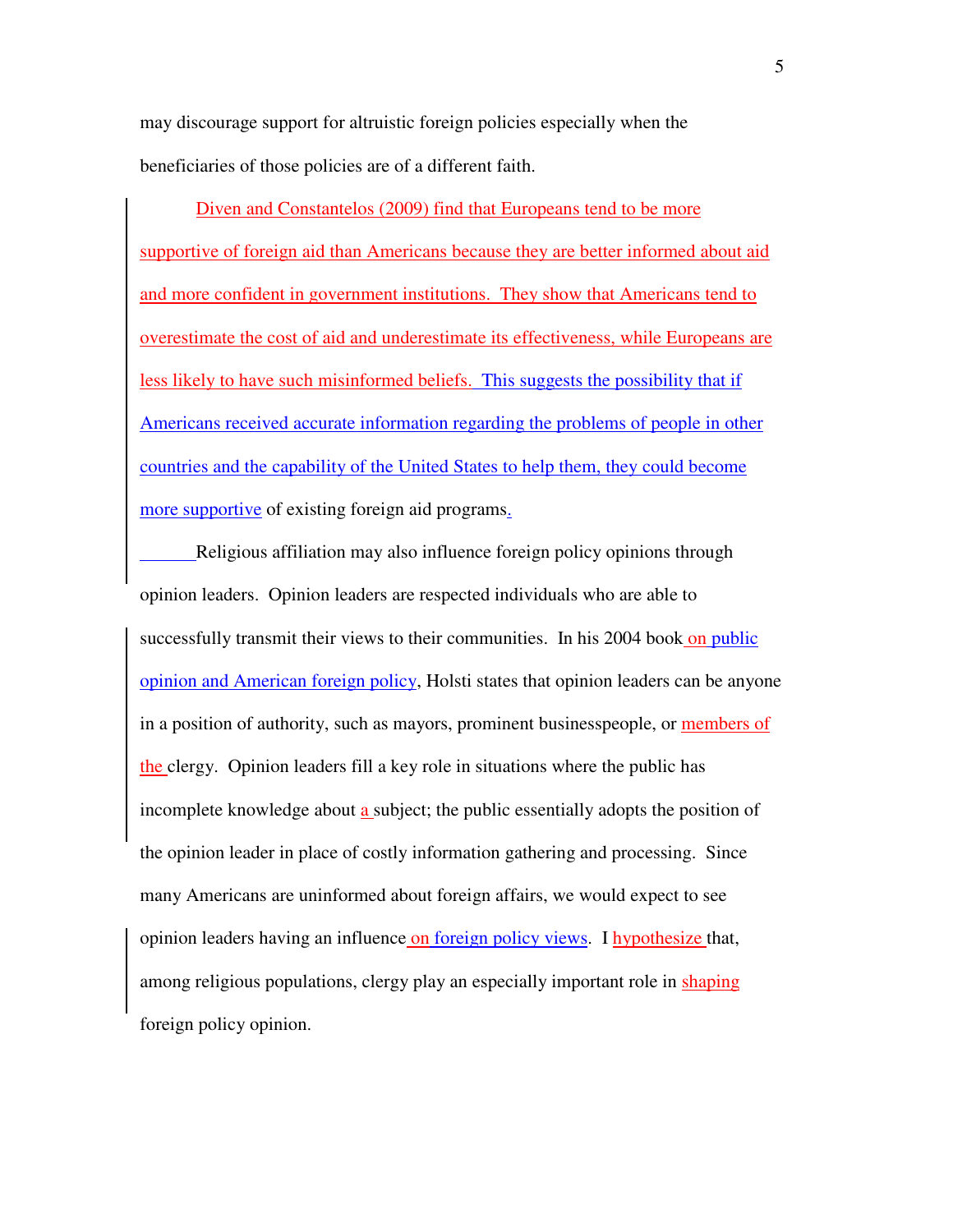There are two possible mechanisms through which churches might influence their congregations. One way is by playing an informational role. Americans are generally uninformed about foreign affairs, and merely providing facts might be enough to alter their views. If clergy provide accurate information to their congregations, or church members inform each other through discussion, perhaps the church members will develop more positive attitudes about foreign aid and other altruistic foreign policy goals. Wuthnow and Lewis (2008) found that people of all faiths who attend churches where foreign policy is discussed frequently are more likely to support altruistic foreign policies. This finding could be interpreted in several ways. It may suggest that religion is not particularly important, but that accurate information about foreign policy results in more support for it, as Diven and Constantelos (2009) argue. It may also be that exposure to information about the plight of others may increase empathy and liking (Finnemore, 2003; Harff, 1987), which in turn encourages support for policies that help them.

Another possibility is that religious leaders persuade rather than just provide information. Clergy could do this by taking a position on a foreign policy issue in a sermon, for example. The dynamic between clergy and their congregations varies between religious traditions, and even between individual churches, but many congregations do view their leaders with quite a bit of deference and respect. Congregations that have high amounts of respect for their leaders' opinions would be likely to adopt similar views, because they consider their leaders to be reliable sources. In some religious groups, laypeople believe that it is necessary for them to follow the dictates of their clergy in order to remain members of their congregations,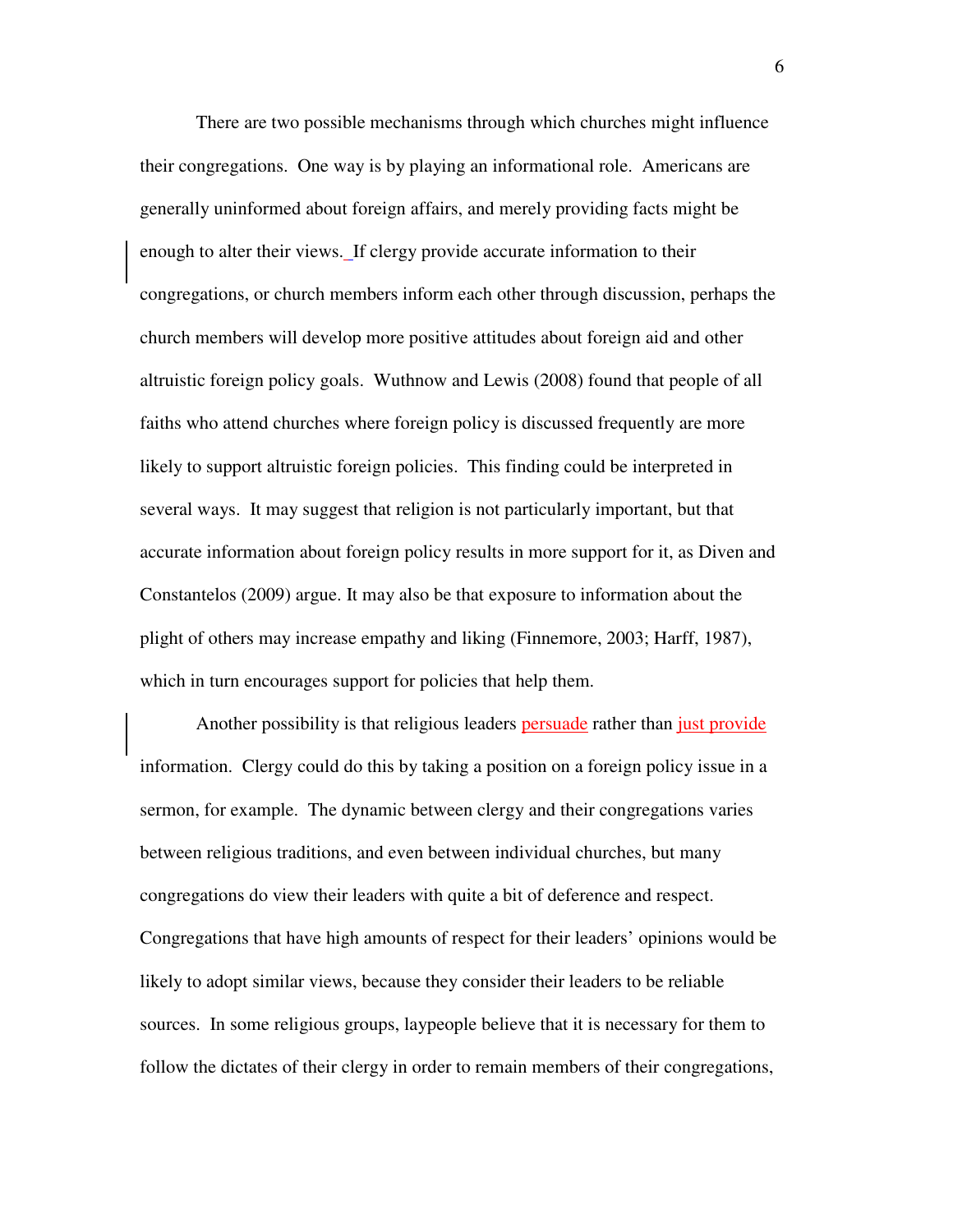or even to receive the promised benefits of their faith (such as going to heaven). In this type of environment, clergy members would have very strong opinion-leading effects. If opinion leaders play a persuasive role, one can expect congregations to support altruistic foreign policy goals only if their leaders do.

Based on the existing literature, one can identify the following hypotheses:

 H1: People who attend liberal churches will also favor liberal foreign policy positions, including international humanitarian aid. People who attend conservative churches will not. In other words, their religious and political views will match.

 H2: Members of churches that discuss foreign policy on a regular basis will be more supportive of altruistic foreign policies than members of churches that do not, due to the informational effect.

 H3: Church members will adopt the views of their religious leaders when forming opinions about foreign policy issues. Clergy act as opinion leaders for their congregations.

#### **Methodology**:

To explore the mechanisms by which religion affects foreign policy views, I conducted focus groups in three churches. The churches were located in a Midwestern city containing a major state university. The churches were contacted first by email, and then by phone if necessary, to recruit interested participants and schedule the focus groups. The focus groups ranged in size from two to fifteen participants. I conducted all the focus groups, audio-recorded the discussions, and transcribed them. Each focus group session was based upon five broad questions (see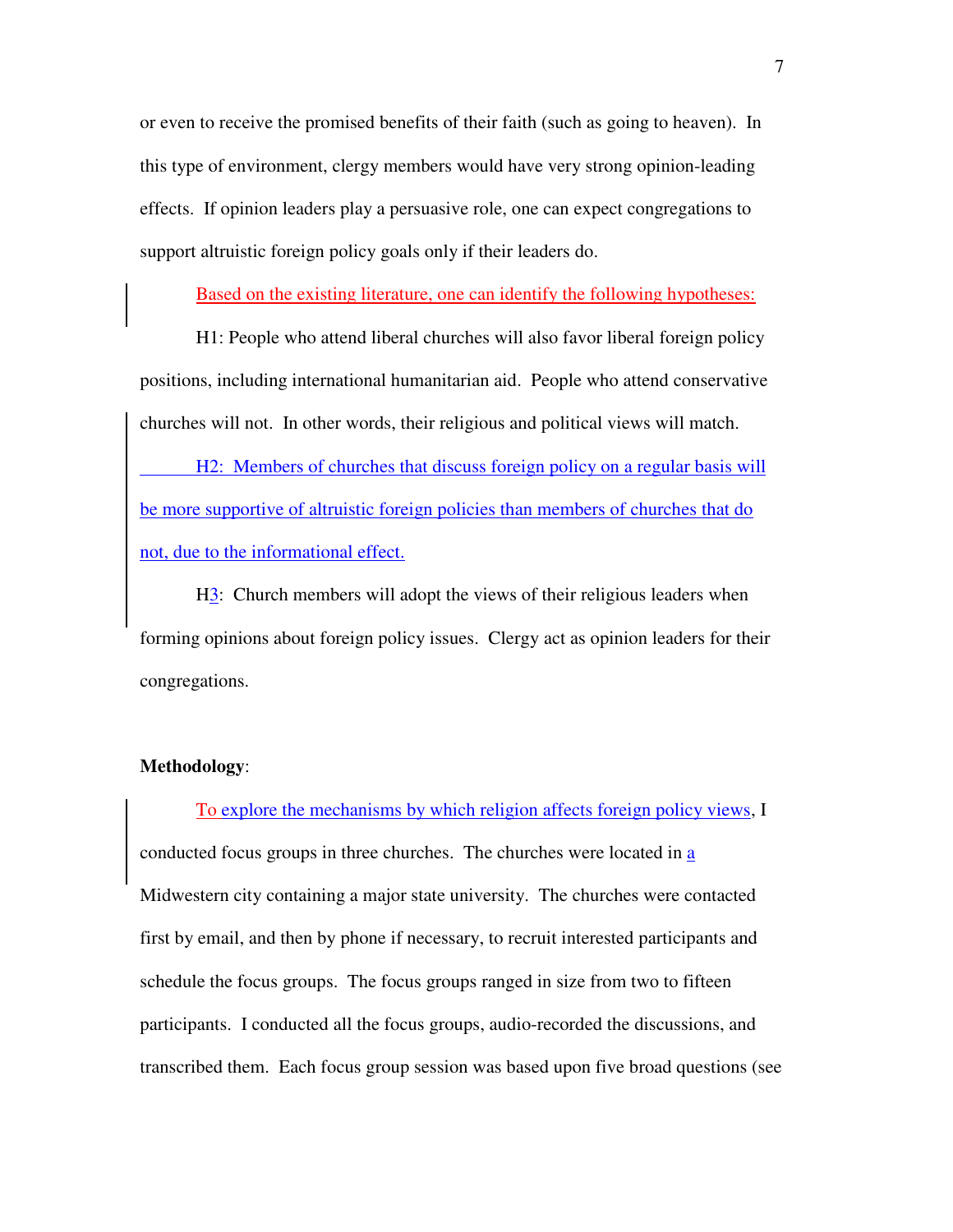Appendix A: Focus Group Protocol), and discussion was allowed to continue as long as the participants wanted. The duration of the focus group sessions varied from about thirty minutes to an hour and fifteen minutes.

My initial plan for this project was to conduct focus groups at several places of worship representing a variety of religious traditions. Unfortunately, many of the places of worship I contacted were unable or unwilling to participate in the project. The three churches that did agree to host focus groups were similar to each other in a number of important ways, so I have less variation than I had hoped for. The places of worship included a Unitarian Universalist church, a United Church of Christ (also called a Congregational Church), and a United Methodist church. All three identified themselves as liberal denominations. The Unitarian Universalist church is a nondoctrinal religion that allows diversity in theological beliefs among its members. Unitarian Universalists draw spiritual inspiration from a number of sources, including Christianity, Judaism, eastern religions, Humanism, and earth-centered nature religions, and free thought is encouraged. Members of Unitarian Universalist congregations follow the Seven Principles, but these are not as rigid as the commandments found in other religions. The United Church of Christ and United Methodist church are Christian denominations. Members of each of these churches indicated that while they believe in Jesus Christ as their savior, there is room for disagreement on other theological points. Some variety is present in each church, and members may disagree with regard to how literally to interpret the Bible, for example.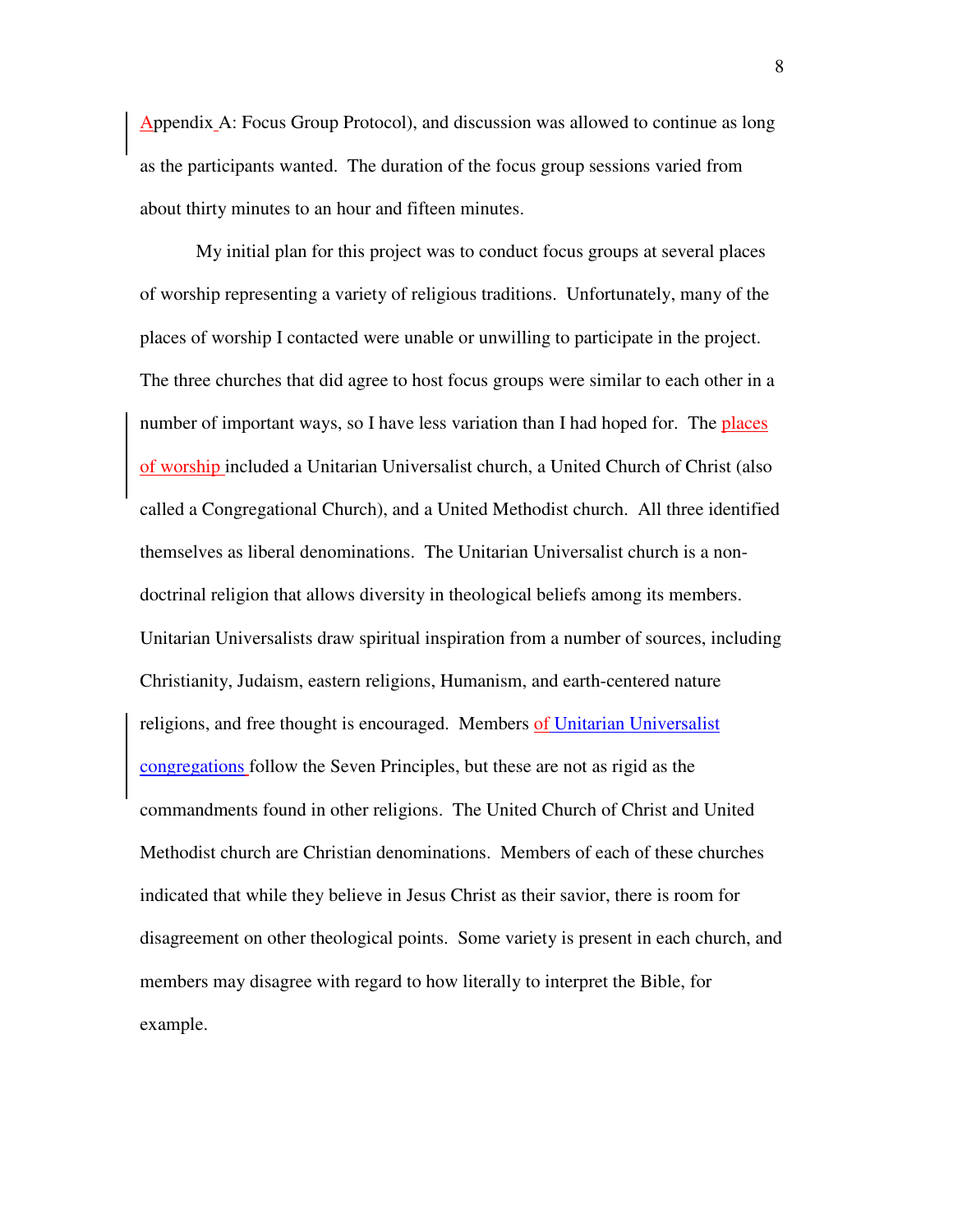These three congregations have been involved with each other in community activities. The ministers of all three churches signed a letter in support of a proposed fairness ordinance that would protect lesbian, gay, bisexual, and transgender individuals from employment discrimination in their city. The Unitarian Universalist church and the United Church of Christ ordain, employ, and perform marriages for LGBT individuals, and although the General Conference of the United Methodist Church recently rejected a proposal to alloy gay clergy, this particular congregation is welcoming to LGBT people. The three churches I interviewed also participate together in a program called the Interfaith Housing Coalition, which is dedicated to providing affordable housing to the low-income residents of their city. Members of all three churches make monetary donations and contribute to ongoing maintenance projects at the buildings they jointly own and operate.

The three churches also have a history of interest in international issues. All three denominations have affiliated non-profit organizations that focus on international issues and engage in a variety of charitable projects in developing nations. The Unitarian Universalist Service Committee, for example, has participated in emergency responses to the ongoing famines in several East African countries including Somalia and the 2011 tsunami in Japan, as well as longer-term projects such as campaigns supporting national and international legislation to declare access to safe water a human right (Unitarian Universalist Service Committee, 2012). It is therefore not surprising that these three churches expressed an interest in participating in a study on religion and foreign policy. I suspect that the churches who participated may have done so because of an existing interest in the issue.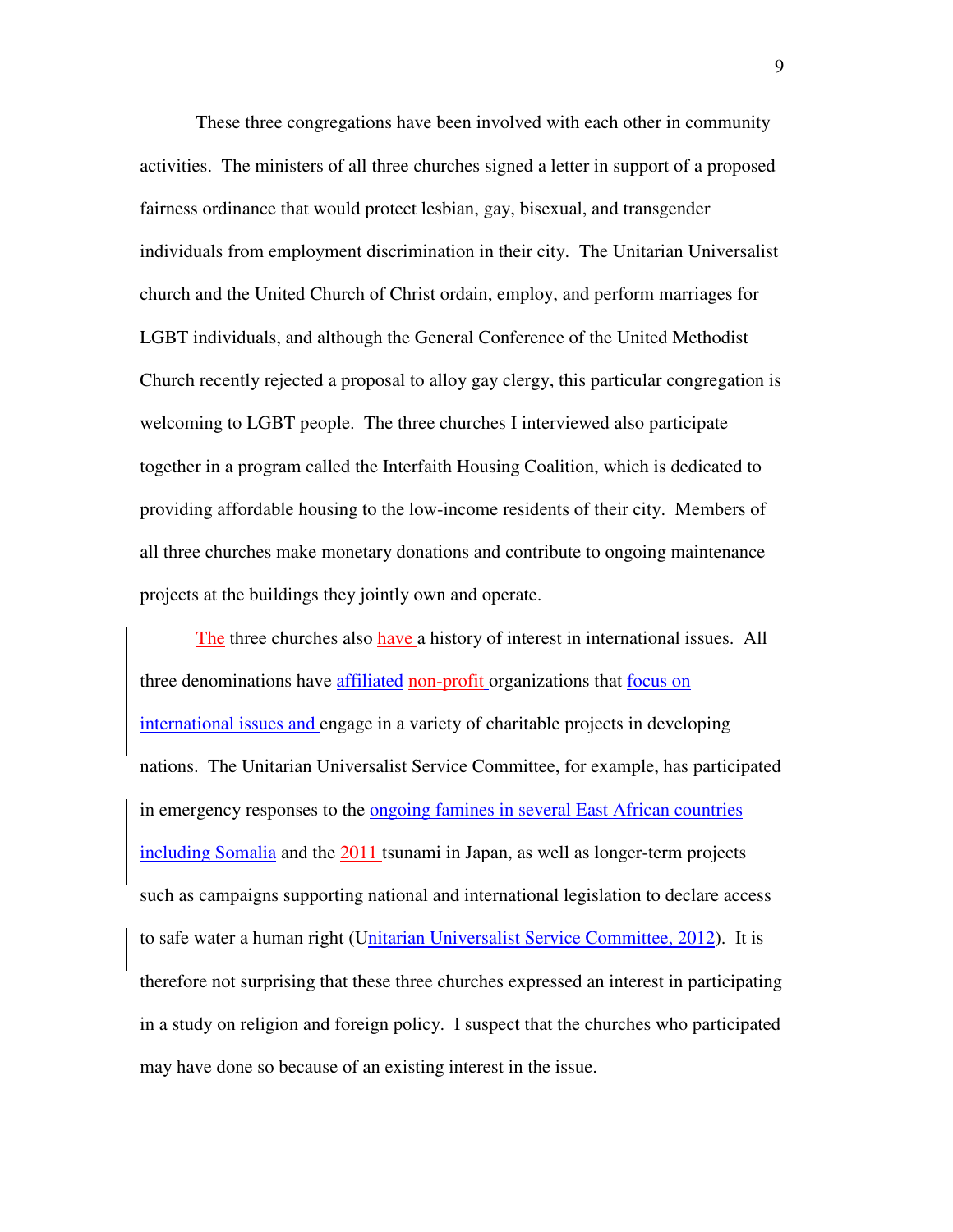Most participants in all three focus groups were over 50 years of age, and all identified themselves as moderate, liberal, or very liberal. Most participants were upper middle class, and none were poor. All were white and were born in the United States. The demographics of the groups I interviewed are only partially representative of the demographics of the churches at large. Participants in each group were very similar because in two of the three churches, I conducted the focus groups in existing study or discussion groups. Both of these existing groups meet regularly, one weekly and one monthly, and both had discussed issues of foreign policy before agreeing to participate in my focus groups. All of the churches do have a wider range of ages in their congregations than in the groups that were available and interested in participating in the focus groups. It may be that retired people simply have more time to participate in activities outside normal church hours.

In my study, it was necessary to use focus groups taken from existing places of worship rather than using individual surveys, or focus groups amalgamated from a variety of churches, because religion is an inherently social phenomenon. In addition to a common theology, members of religious congregations often share norms and standards for behavior in a variety of situations. Sociologists, and constructivists within political science, think of reality as a social construction. Groups of people create the universe that they inhabit, and new members are socialized into the universe (Berger and Luckmann, 1966). However, people are generally not conscious of this. They think of the universe they inhabit not as one of many possible universes, but as *the* universe. Because religion is such an important part of people's lives, at least in the American Midwest, it is likely that religious communities have stronger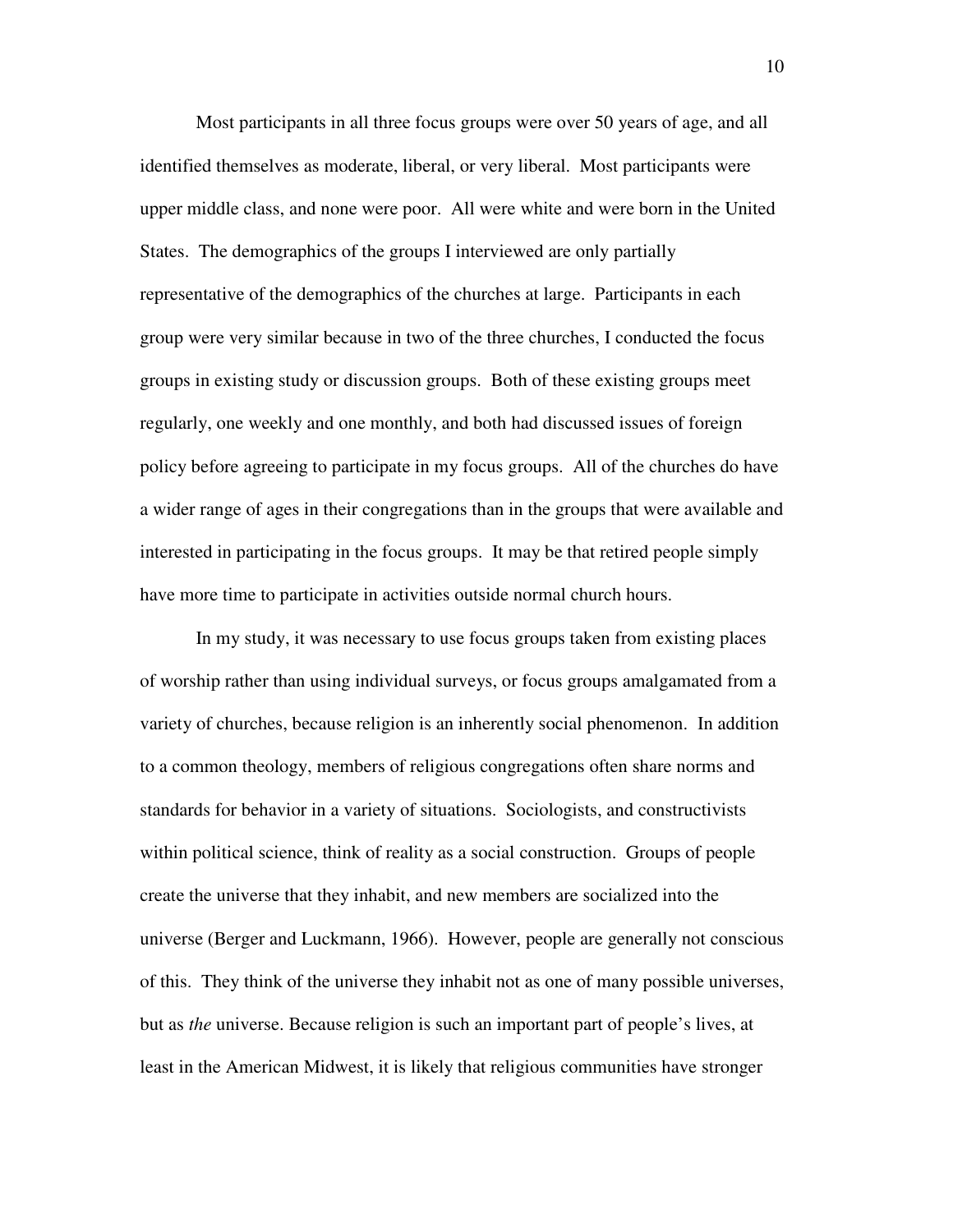effects than other types of social groups. For this reason, different religious groups may have different understandings about the way the world works. Different groups of people may, for example, support the same foreign policy, but for very different reasons. Focus groups allow us not only to collect opinions, but the reasoning behind them as well. In my study, by allowing people to interact in their own preexisting religious groups, I will be able to observe the social dynamics that lead to opinion formation rather than relying on an aggregation of individual opinions.

#### **Findings:**

The participants in my focus groups all identified themselves as belonging to liberal religious denominations, and that their own political views were moderate, liberal, or very liberal. This supports the hypothesis that people's religious and political views generally match, and may be based on a common underlying moral foundation. The focus group from the United Church of Christ, for example, focused on the love of Christ when asked about their beliefs:

 "I do think that this is a church that tries to be inclusive, that respects a variety of opinions, and that puts it's focus on God's love for us and what that means for us. And really puts the focus on what love means, not what fear of God would do to us."

Many other participants expressed agreement with this statement, and asserted that a focus on the love of God rather than the fear of God was what distinguished them from many other denominations. They also stated that many of their political opinions stemmed from a desire to spread the love of God. This supports the hypothesis that religious liberals are concerned with helping others, and less concerned with avoiding sin.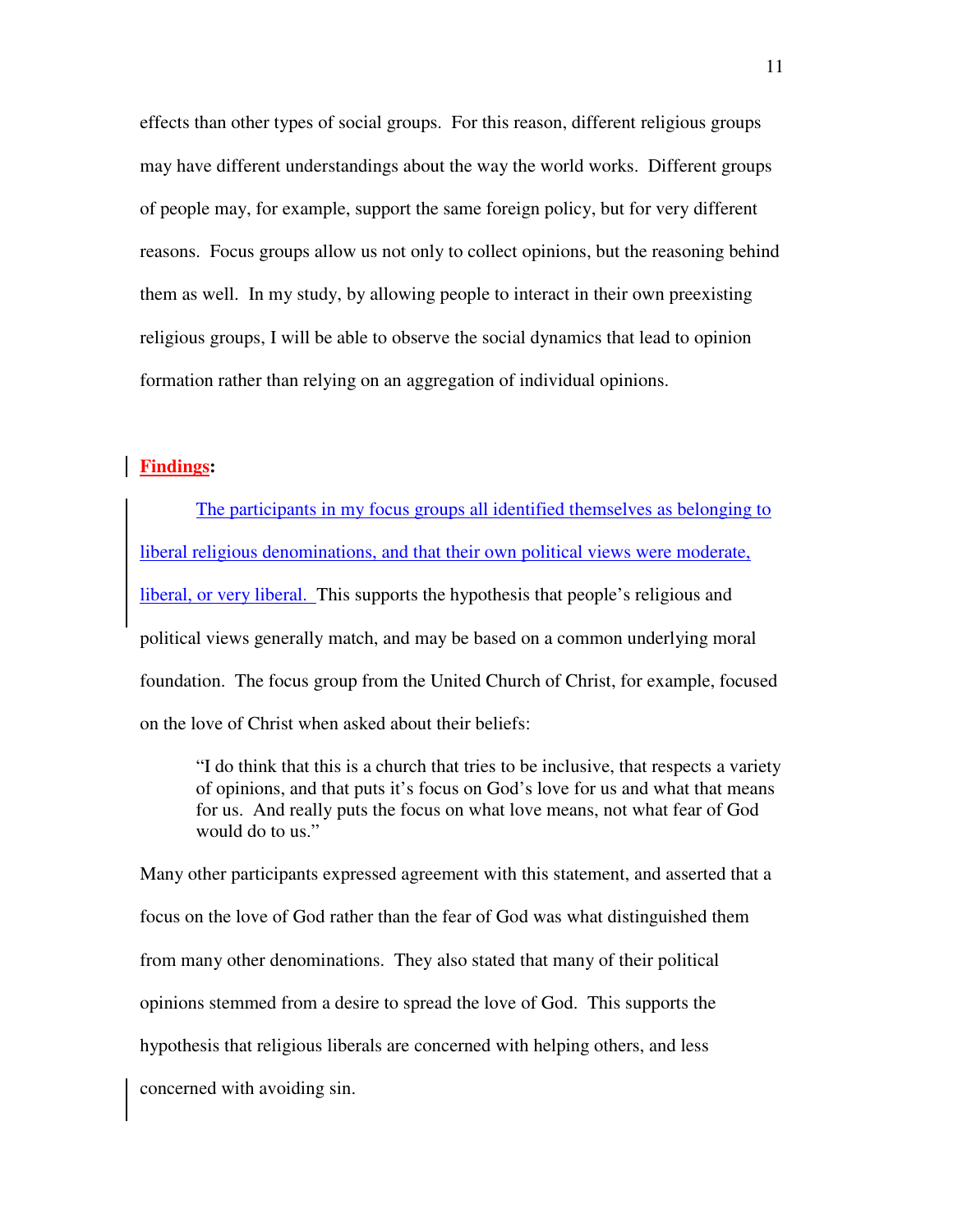My results suggest that churches play an informational role with regard to foreign affairs. All three churches reported that their ministers sometimes discuss foreign policy issues with the congregation. All three also reported that discussion groups exist within the churches, and that groups of church members often discuss foreign policy among themselves. For example, the Unitarian Church has several groups called Open Circles that consist of about five to ten members and meet monthly for one year. These groups discuss a variety of topics, determined by the group members, sometimes including foreign policy. The group I met with from the United Church of Christ is an existing group that meets to discuss books, some of which have been related to foreign policy. When I talked with them, they had plans to read and discuss Rachel Maddow's recent book, *Drift: The Unmooring of American Military Power*. One participant also stated that he belonged to a men's group within the church that also discussed foreign policy issues routinely. Participants from all three churches also reported that casual conversations between church members on Sunday mornings frequently include foreign policy topics.

 Based on the focus groups I conducted, it appears that the members of these three churches are better informed about foreign policy than the average American. In each focus group, the participants brought up the United Nations Security Council without prompting from me. They were aware of, and correctly named, the Permanent Five members, and knew that each of these countries has veto power over resolutions in the Security Council. Each group was also aware of the current conflict in Syria and did not ask for additional information before offering an opinion, although I offered to provide a summary of news articles in case anyone was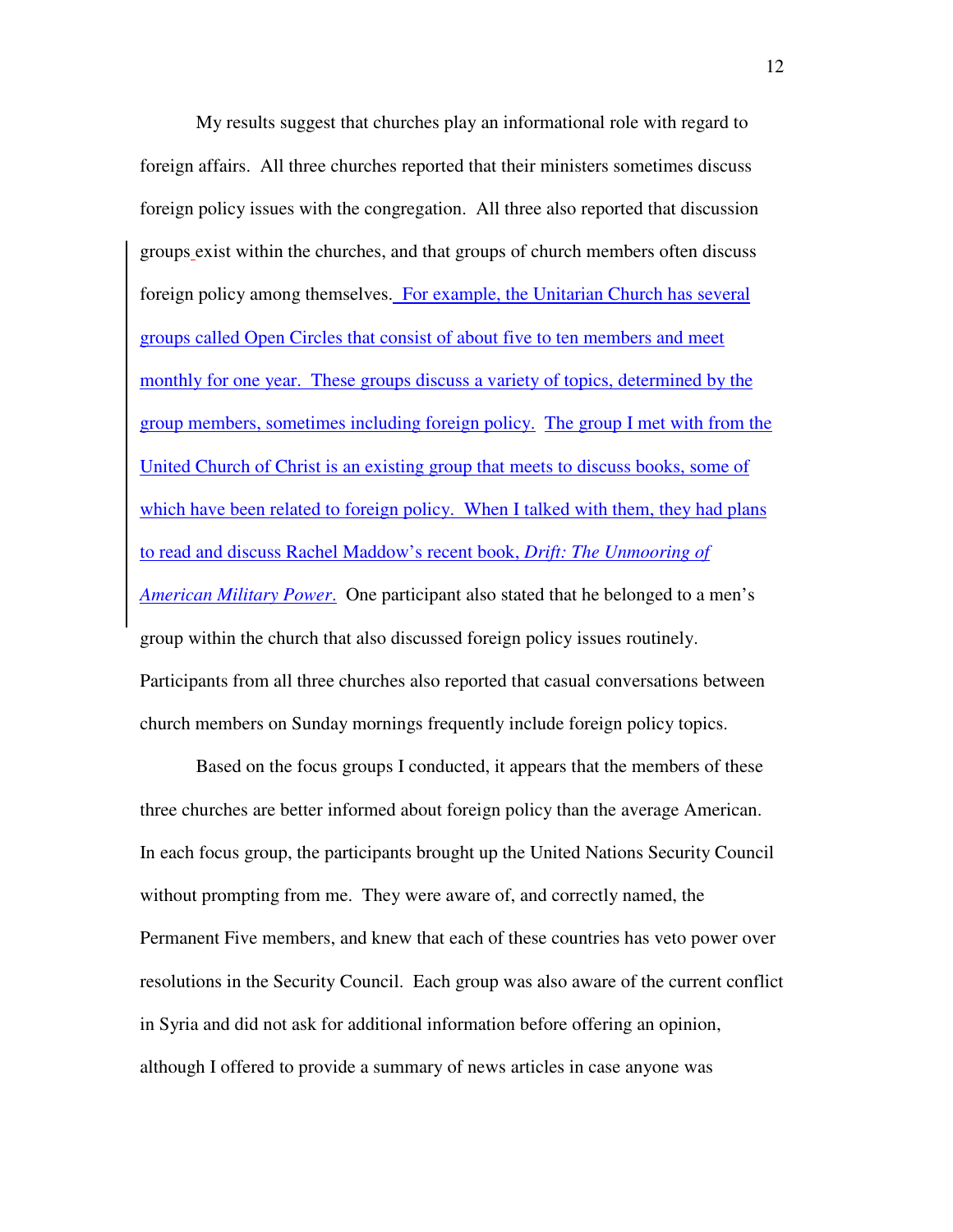unfamiliar. Most participants were also able to name specific examples when discussing broader phenomena. For example, one participant from the United Church of Christ identified Israel, Pakistan, and Egypt when arguing that U.S. military aid contributed to instability. It seems that participation in numerous formal and informal church groups that discuss foreign policy contributes to the surprising amount of foreign policy knowledge among these people.

The results of the three focus groups I conducted suggest that ministers, at least in liberal religious denominations, do not act as opinion leaders for their congregations. Participants from all three groups stated that while their ministers may discuss foreign affairs, they do not take positions on specific issues. In fact, all three groups emphasized their desire to maintain an environment in which divergences of opinion would be respected, and suggested that they would be unhappy with a minister who tried to convince them to adopt a certain position. For example, one member of the United Church of Christ said,

"It's a very large church, and there are many varied views on issues of this nature here, and I think the minister might not be doing a positive service if he tried to tell us what to think about foreign policy. I really think that might alienate even those who agreed with him if he did that, because I don't know that that's really his role."

Some participants, however, asserted that they believe this experience to be atypical and that clergy in other, more conservative, churches do serve as opinion leaders for their congregations. Further research is needed to see if this is true.

 All three of the focus groups expressed the opinion that the United States should be involved in international affairs, but that its current approach is unhelpful or even counterproductive. Several participants said that the United States overuses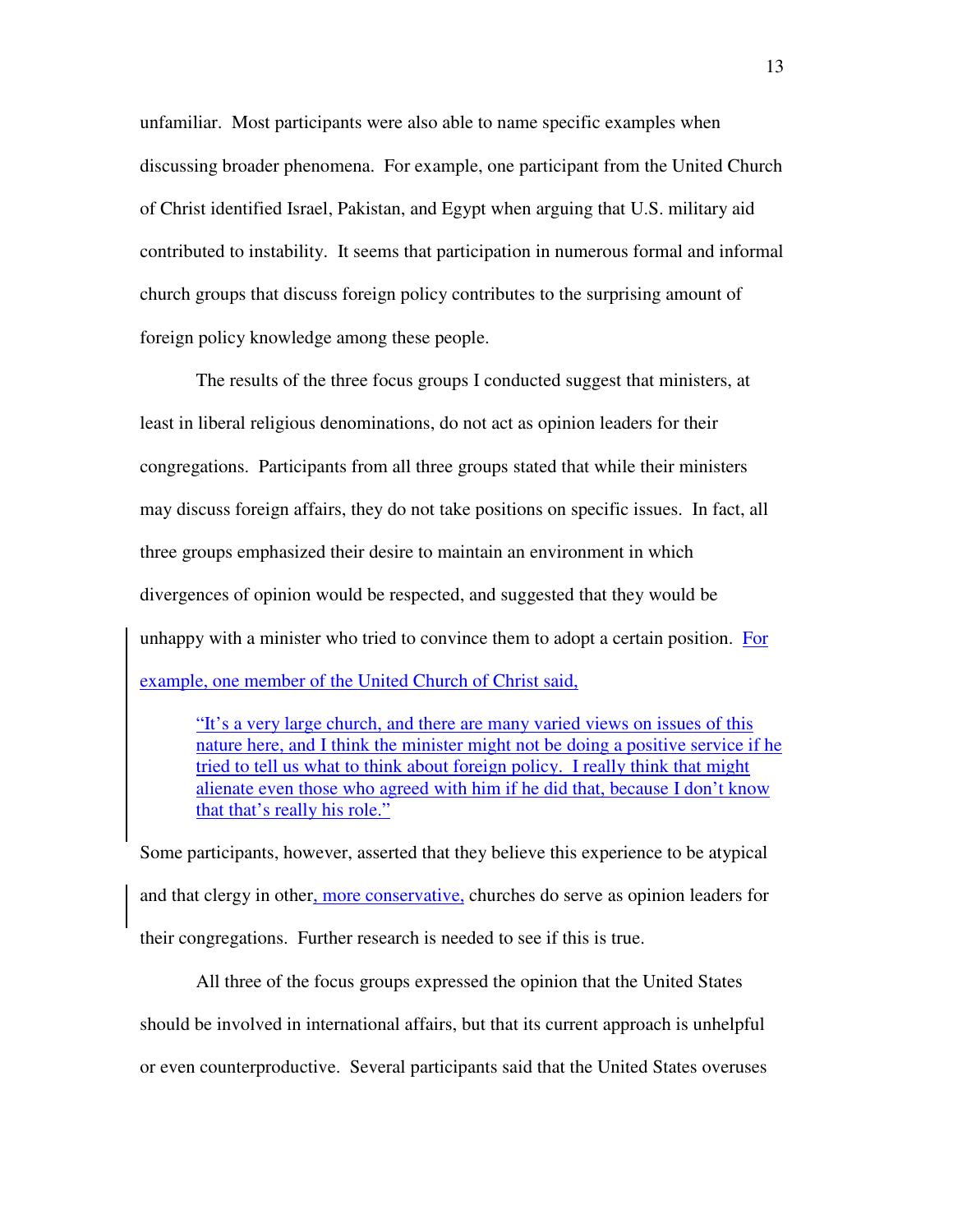military options when trying to solve problems, and operates with a lack of understanding of the complexities of the situation and the history of the country in

question. When asked if the U.S. government should become involved in the current

Syrian conflict, one United Church of Christ member said this:

It's a matter of uh, the problem of unintended consequences is so obvious over the last few, uh, interventions that to go into Syria, what we'd be letting loose, I think there's good reason not to act just from the standpoint of, nothing else we've done in the last 40 years has worked, why would we think something is going to be helpful now?

Many of the participants said that they would like to see the United States engage in diplomacy rather than military actions, but believe that U.S. culture is too militaristic. One United Methodist participant argued that the United States has failed to meet ethical standards of when warfare is appropriate:

"…you've probably heard of just war theory. The Methodist church is very much behind the idea of a just war, and I think we feel that those conditions aren't observed a lot nowadays. War should be a last resort, and people are often going in too quickly into wars. So we would try to avoid wars as much as possible, recognizing that there are times when you need to have a national defense, but I think that excuse is overused.

Many participants in the focus groups stated that the United States should become more involved with the United Nations. They seemed to believe that if the U.S. government were to participate more in United Nations negotiations, and adhere to the U.N. charter when making foreign policy decisions, the United States would use military force less often.

Many participants also expressed the desire to see the U.S. government focused on world problems, rather than "American" problems. Some issues mentioned repeatedly included global warming, the worldwide water crisis, and food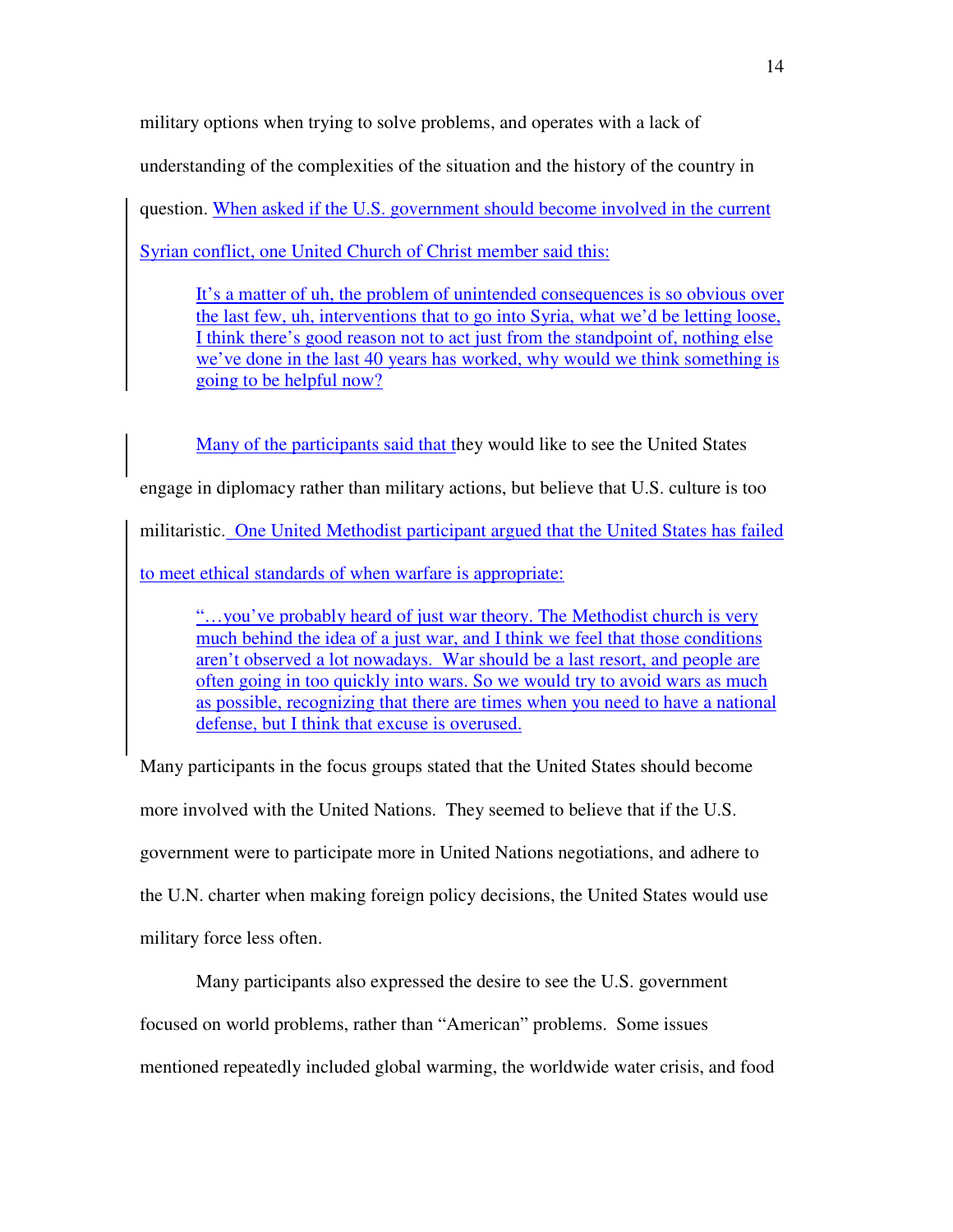shortages in developing nations. One Unitarian Universalist participant, when asked what specific foreign policy issues the United States should become more involved in said the following:

I think we should go back to the peace dividend that we never saw when the Cold War ended. They were promising how many billions of dollars would be freed up to rebuild the schools, blah blah blah… and if you look at like water shortages and things like that around the world, it's amazing how little money, how many few billions of dollars it would take to provide everybody with a decent supply of clean water, sanitation. I mean, there's no reason that if we could think of a problem in the world that there's a solution to, if everybody got together you could create those solutions. Nobody needs to live in poverty in the world, nobody needs to go hungry, there's plenty of food.

Several participants stated that the United States ought to define its self-interest more

broadly in order to encompass these issues. One participant from the United Church

of Christ had this to say about the purpose of government:

"I guess from an idealistic point of view, I think my idea about foreign policy, and my idea about domestic policy is all the same. We should be really thinking about the welfare, and having a… I don't know what words to use… good, productive, meaningful, vibrant life for every person as much as possible. This should be the purpose of government for the people who live in a country, and it also should be the purpose of our foreign policy to try to promote the same thing around the world. And there's all different ways to do that, but that should be our bottom line, should be the ordinary people all over the world, not other considerations."

A participant from the Unitarian Universalist group made the same basic point:

"I could see less foreign military aid. It seems like you give them weapons and then you have to go over there and destroy the weapons to keep them from using them. And you could use that money then for these humanitarian things we were talking about. Education for women so we could slow down the population boom, you can give them clean water, all these kinds of things that are infrastructure things that are not that terribly expensive and don't create hard feelings with everybody in the world that make them want to come after you."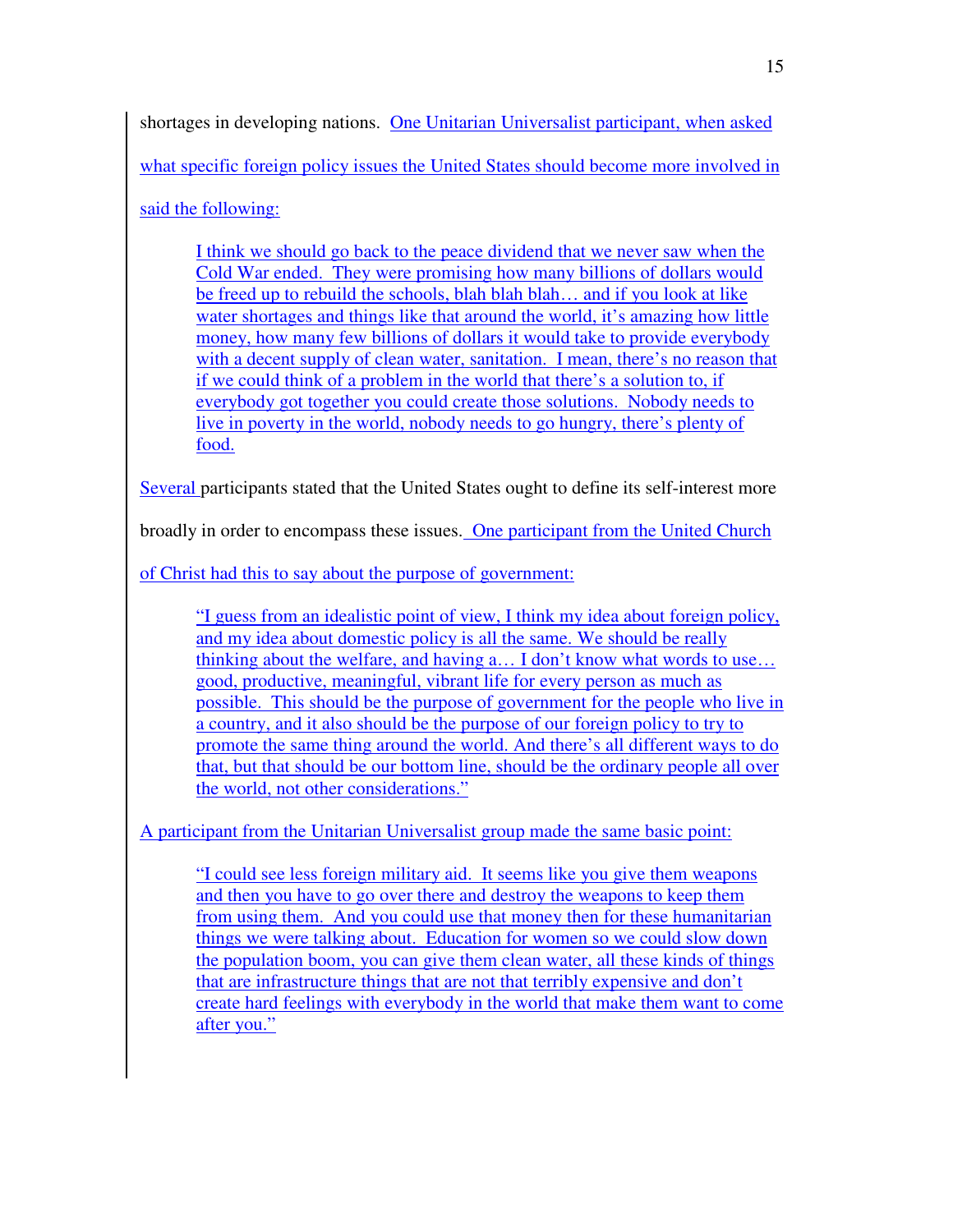The focus group participants seemed to be in general agreement that engaging in humanitarian efforts is not only morally appropriate, but also best for the United States' interests in the long run. They see it as a way to make the world safer and reduce the number of people with grievances against the United States. It is worth noting that the international nonprofit organizations affiliated with these denominations already participate in humanitarian efforts similar to those described by the focus group participants. This suggests that they are stepping in where they believe governments should be acting. Some participants, particularly in the Unitarian Universalist group, argued that the United States currently allows corporations to define its interests, and that this prevents important long-term issues from being adequately addressed since corporations tend to favor short-term economic gains, and measure their success in quarters of years rather than years or decades. These participants argued that if the government were free of corporate influence, it could begin to pay attention to global issues such as global warming that need to be dealt with over long time periods.

#### **Conclusion**:

 Based upon these three focus groups, one can make important conclusions about the relationship of liberal religious beliefs to foreign policy views. First, and perhaps least surprising, people who attend liberal churches tend to have liberal political views. This supports the idea that some kind of moral foundations give rise to both religious and political views. Contrary to my hypothesis, liberal churchgoers do not seem to treat clergy as opinion leaders. Based on their statements in focus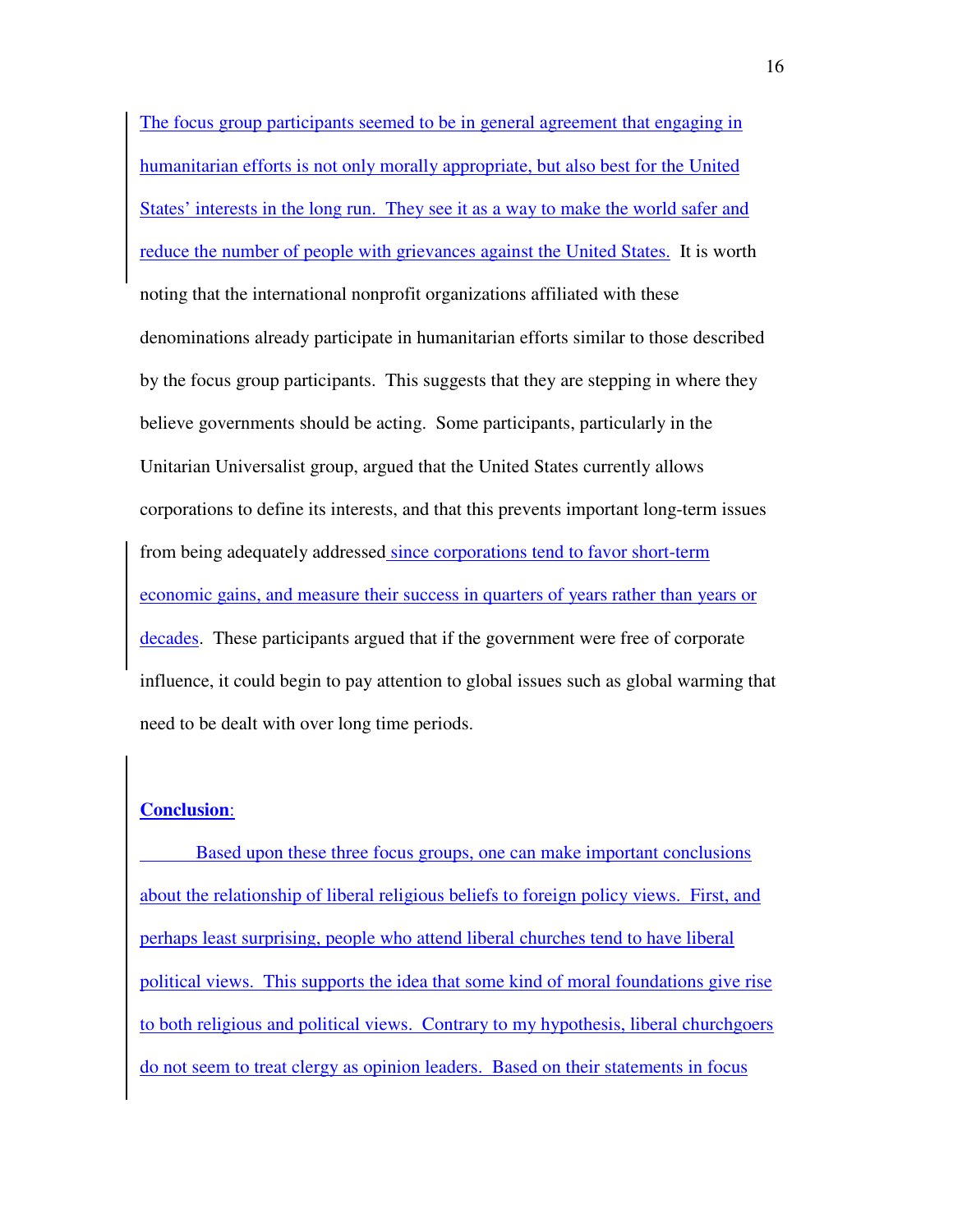groups, they value diversity of opinion and would consider it inappropriate for a member of clergy to espouse a policy position from the pulpit and expect the congregation to support it. Consistent with my hypothesis, liberal churches do seem to function as providers of foreign policy information. The participants in my focus groups were surprisingly well informed about a variety of areas of foreign policy. For example, members in each group correctly identified the Permanent Five members of the United Nations Security Council, and were familiar with the voting procedure. Members of all three churches identified a variety of sources of foreign policy information in their churches, including ministers mentioning issues (but not advocating policy positions), book discussion groups, and denominational publications. Since all participants in my focus groups attended such churches, it was not possible to tell if more information correlates with higher support for humanitarian foreign policy, but all participants were well informed and all did support some level of humanitarian foreign policy.

 This study also sets the stage for future research. Since it appears that liberal religious groups do not look to their clergy as opinion leaders, it is necessary to find out if the same is true for conservative religious groups. Several participants suggested based on previous experience with different churches that conservative congregations might regard their clergy as opinion leaders and fear to disagree with them, but this is anecdotal. It would be necessary to conduct focus groups with conservative churches to find out. On a related note, similar focus groups should be conducted in churches where there are fewer opportunities for foreign policy information dissemination to see if people were less supportive of humanitarian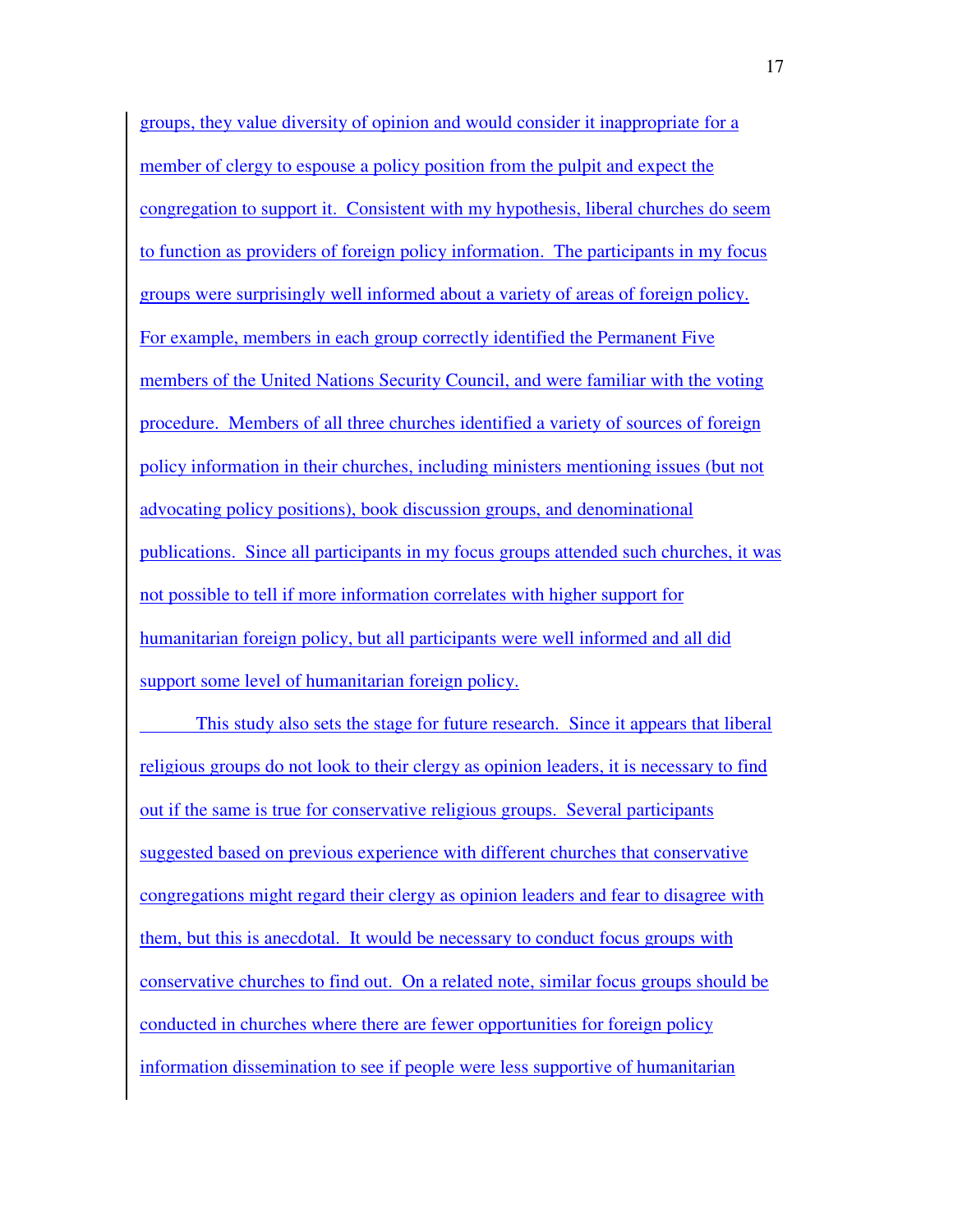foreign policies. An ideal future project would repeat the focus group questions from this study with a wider variety of churches, both liberal and conservative, in order to directly compare the two.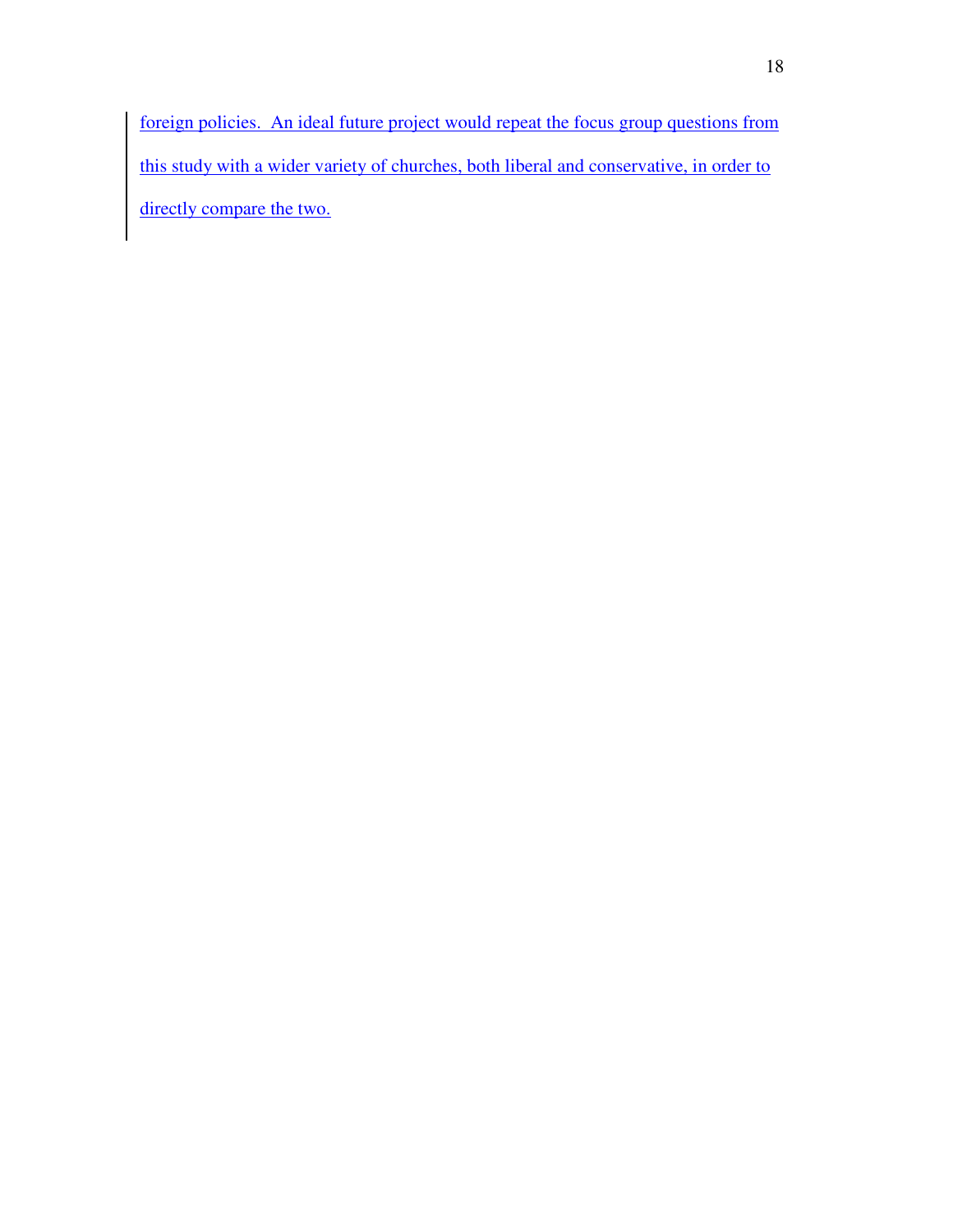#### **Appendix A: Focus Group Questions**

#### Questions:

- **1. What does your church believe?**  Prompt: If there is a central message of your faith, what is it?
- **2. Does your religious leader ever talk about foreign policy during services or other church events? Do you discuss foreign policy with other members?**
- **3. What, if anything, should the United States government do about the events in Syria?**

(Provide description of events as information becomes available.)

- **4. What do you think should be the first priority of U.S. foreign policy?**  Prompt: Terrorism, the Afghanistan war, helping other countries in need, maintaining military dominance, security, or something else?
- **5. Do you believe the United States is too involved in foreign affairs, not involved enough, or involved the appropriate amount? Are there any particular issues you would like to see the United States more or less involved in?**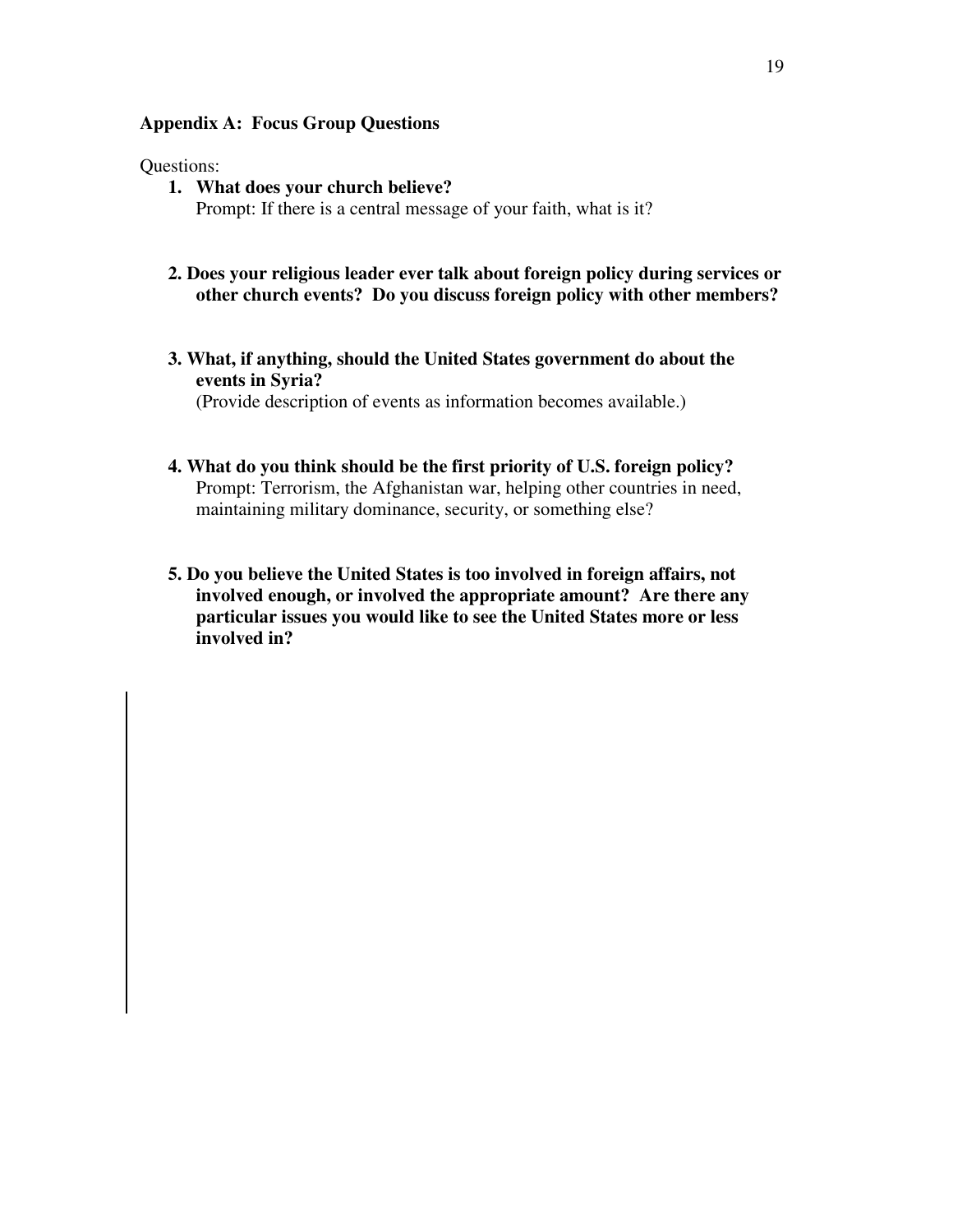#### **Bibliography:**

Balzer, Amanda. *Examining the Covariance of Political and Religious Beliefs Within Individuals and Across Generations*. Dissertation: University of Nebraska, 2012.

Berger, Peter L. and Thomas Luckmann. *The Social Construction of Reality: A Treatise in the Sociology of Knowledge.* New York: Doubleday, 1966.

Bumgartner, Jody C, Peter L. Francia, and Johnathan S. Morris. "A Clash of Civilizations? The Influence of Religion on Public Opinion of U.S. Foreign Policy in the Middle East". *Political Research Quarterly*. 61.2 (2008). 171-179.

Diven, Polly J, and John Constantelos. "Explaining Generosity: a Comparison of US and European Public Opinion on Foreign Aid." *Journal of Transatlantic Studies*. 7.2 (2009): 118-132.

Eisenberg, Theodore, Stephen P. Garvey, and Martin Wells. "Forecasting Life and Death: Juror Race, Religion, and Attitude toward the Death Penalty." *Journal of Legal Studies*. 30. 2001.

Finnemore, Martha. *The Purpose of Intervention: Changing Beliefs About the Use of Force*. Ithaca, NY: Cornell University Press, 2003.

Fox, J. and S. Sandler. 2004. *Bringing Religion into International Relations*. New York: Palgrave Macmillan.

Gelpi, Christopher, Peter D. Feaver, and Jason Reifler. *Paying the Human Costs of War: American Public Opinion and Casualties in Military Conflicts*. Princeton, NJ: Princeton University Press, 2009.

Haidt, J., & Graham, J. "When morality opposes justice: Conservatives have moral intuitions that liberals may not recognize". *Social Justice Research*, 20. 2007.

Hansen, E.O. 2006. *Religion and Politics in the International System Today*. New York: Cambridge University Press.

Harff, Barbara. "Empathy for Victims of Massive Human Rights Violations and Support for Government Intervention: A Comparative Study of American and Australian Attitudes." *Political Psychology*. 8.1 (1987).

Holsti, Ole R. *Public Opinion and American Foreign Policy*. Ann Arbor, MI: University of Michigan Press, 2004.

Langan, John. "Contrasting and Uniting Theology and Human Rights". *The Journal of Religious Ethics*, 26.2. (1998) 249-255.